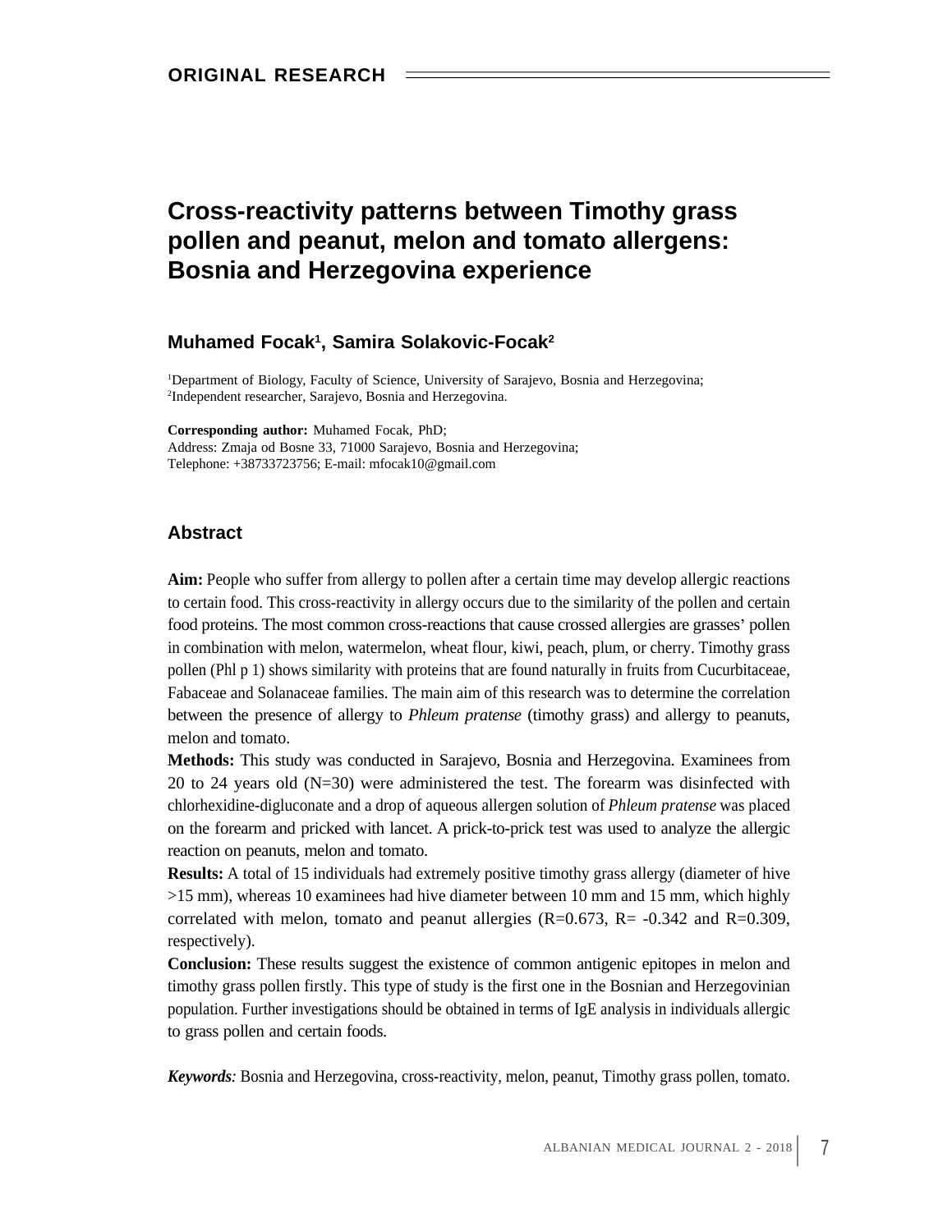The immune system of allergic persons is identified immune system and usually passes without symptoms. However, when a person prone to syndrome. allergies re-consumes a food that causes an allergy Research has found that Bermuda grass *Cynodon* happens. Food allergy is estimated to affect between while respiratory allergies affect between 10% and

The cause of crossed allergic reaction is the chemical similarity of proteins found in various foods cross-reactive potential in patients who suffer from or allergy triggers. Contemporary research has provided enough information to predict cross-linked In addition, in vivo cross-reactivity between cashew, allergic reactions. Cross-reactivity is important for walnut and peanut was assessed in mice (6). The various reasons, such as its immunologic basis and presence of IgE cross-reactivity between peanut for the identification of the patterns of crossreactivity, because they often, but not always, may tree nuts has been demonstrated in some studies, reflect the pattern of clinical sensitivities (3). Panallergens are cross-reactive allergens which limited (7). belong to proteins and are able to trigger IgE Seventeen allergens in peanut have been included antibody binding. Panallergens are responsible for IgE cross-reactivity to a wide variety of related and </www.allergen.org/>). They belong to the cupin, the unrelated allergenic sources (4). The main proteins prolamin, the profilin, the glycosyl transferase GTresponsible for cross reaction in allergies are profilins. Profilins are highly cross-reactive allergen (7). Understanding the relationship between pollen components which bind IgE antibodies. As the and food allergens is important in order to maintain immune system recognises similar proteins as the normal functioning of the organism and reduce the same, a positive skin test or blood test (serum IgE) can result for a food, yet the patient may be actually The main aim of this research was to determine the allergic to a substance that is cross-reactive to that potential cross-reactivity between grass pollen food. The individual may not have allergic symptoms (*Phleum pratense*) allergy presence and allergy to from a food that is cross-reactive with another food peanuts, melon and tomato in individuals 20 to 24 or pollen to which the individual is allergic. Symptoms of oral allergy syndrome (cross reactivity) include itchy mouth, scratchy throat and sometimes **Methods** 

Around eleven groups of grass pollen allergens

**Introduction** eliciting specific IgE response in individuals have during the first contact with a food allergen. As a Poaceae exhibit high homology in terms of their consequence, B-cell IgE antibodies production is amino acid sequence composition, which translates increased to fight against these allergens. The first in significant cross-reactivity in terms of antibodies contact with a foreign allergen sensitizes the and T-cell response. Grass pollen is cross-reactive been identified (4). Allergens found in various with some foods in patients with oral allergy syndrome.

during a second contact, allergens contained in it are *dactylon* pollen profilin has significant crossrecognized by the antibody and allergy reaction reactivity with profilins from tomato Solanum 1.5% and 10% of the population worldwide (1), reaction between cereal grains and grass pollen is 30% of people at a global scale (2). expansin 11 is major allergen of timothy grass *lycopersicum* and melon *Cucumis melo* (1). Crossgenerally considered clinically insignificant. Beta- (*Phleum pratense*) pollen and it may have high both food allergy and pollinosis (5).

> allergens and allergens from other legumes grass and but the identification of the involved allergens is still limited (7).

in the official allergen nomenclature database (http:/ C and the scorpion toxin-like knottin super-families chance of exposure to allergic reaction.

years old.

## **Methods**

swelling of mouth, tongue and throat. The study, conducted during the period March-May 2018, included 30 examinees who had symptoms of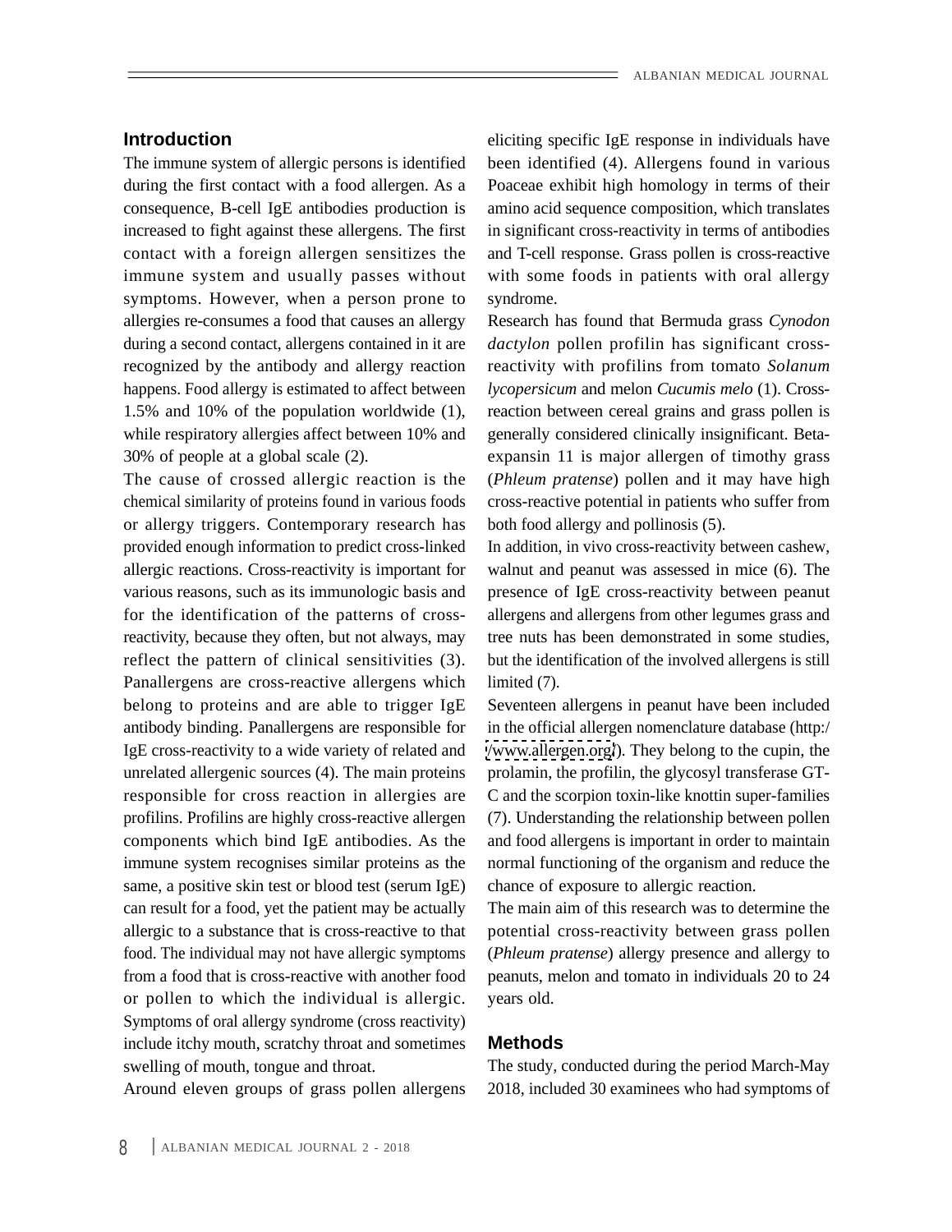allergic rhinitis with previously identified allergy. consent was obtained from examinees. The procedures were in accordance with the ethical

with 0.9 mm lancets (Heinz Herenz Medizinalbedarf, magnification). Germany). First, the forearm was disinfected with Statistical analysis was done by using IBM SPSS chlorhexidine-digluconate (Hibibos, Bosnalijek d.d., Sarajevo, Bosnia and Herzegovina) and a drop of aqueous allergen solution of *Phleum pratense* ("Torlak" Institute, Belgrade, Serbia) was placed on Table 1 presents the results of prick-tests, including

allergic reaction on peanuts, melon and tomato. The test included a direct fruit prick with lancets

Before the experimental section, an informed distance between the tested allergens was at least and its transfer to hypodermis of the skin. The two cm.

standards and with the Helsinki Declaration of 1975, of the longest and the shortest diameter. If as revised in 1983. Skin testing was conducted at dimensions of hive are greater than negative control, the Department of Biology, Faculty of Science, then it indicates significant hypersensitivity. Detailed University of Sarajevo, Bosnia and Herzegovina. measurement of hives was done by using manual The analysis was performed by skin prick-test (SPT) microscope Kanavano digital magnifier (20-1000x The size of the hives was determined as the average magnification).

> Statistical analysis was done by using IBM SPSS Statistics 20.0 and Microsoft Excel 2010.

### **Results**

the forearm and pricked with lancet. number of examinees that had urticaria (significant A prick-to-prick test was used to analyze the diameter of hives). Results were presented only for examinees with positive prick-tests.

**Table 1. Results of prick-test analysis on Timothy grass, peanut, melon and tomato**

Fifteen individuals had a diameter of hive greater to Timothy grass pollen (*Phleum pratense*). Hive greater than 15 mm was observed in eleven of them had a diameter less than 4 mm. individuals, while ten of them had a diameter of hive Table 2 presents the correlation between grass pollen less than 4 mm for peanut (*Arachis hypogaea*). (Timothy grass pollen) and nutritional allergens which Melon-induced hive greater than 15 mm was observed in nine patients, while eight of them had a

than 15 mm, and two less than 4 mm when it comes (*Solanum lycopersicum*), seven of examinees had diameter less than 4 mm. When it comes to tomato a hive diameter greater than 15 mm, while eleven of them had a diameter less than 4 mm.

were tested (peanut, melon and tomato).

**Table 2. Spearman s correlation coefficients between grass pollen and food allergens**

|                                      | <b>Timothy grass pollen</b><br>(Phleum pratense) | <b>Peanut (Arachis</b><br>hypogaea) | <b>Melon</b><br>(Cucumis melo) |
|--------------------------------------|--------------------------------------------------|-------------------------------------|--------------------------------|
| Peanut (Arachis hypogaea)            | .309                                             |                                     |                                |
| <b>Melon</b> ( <i>Cucumis melo</i> ) | 0.673                                            |                                     |                                |
| Tomato (Solanum lycopersicum)        | $-0.342$                                         | J.63                                | 0.144                          |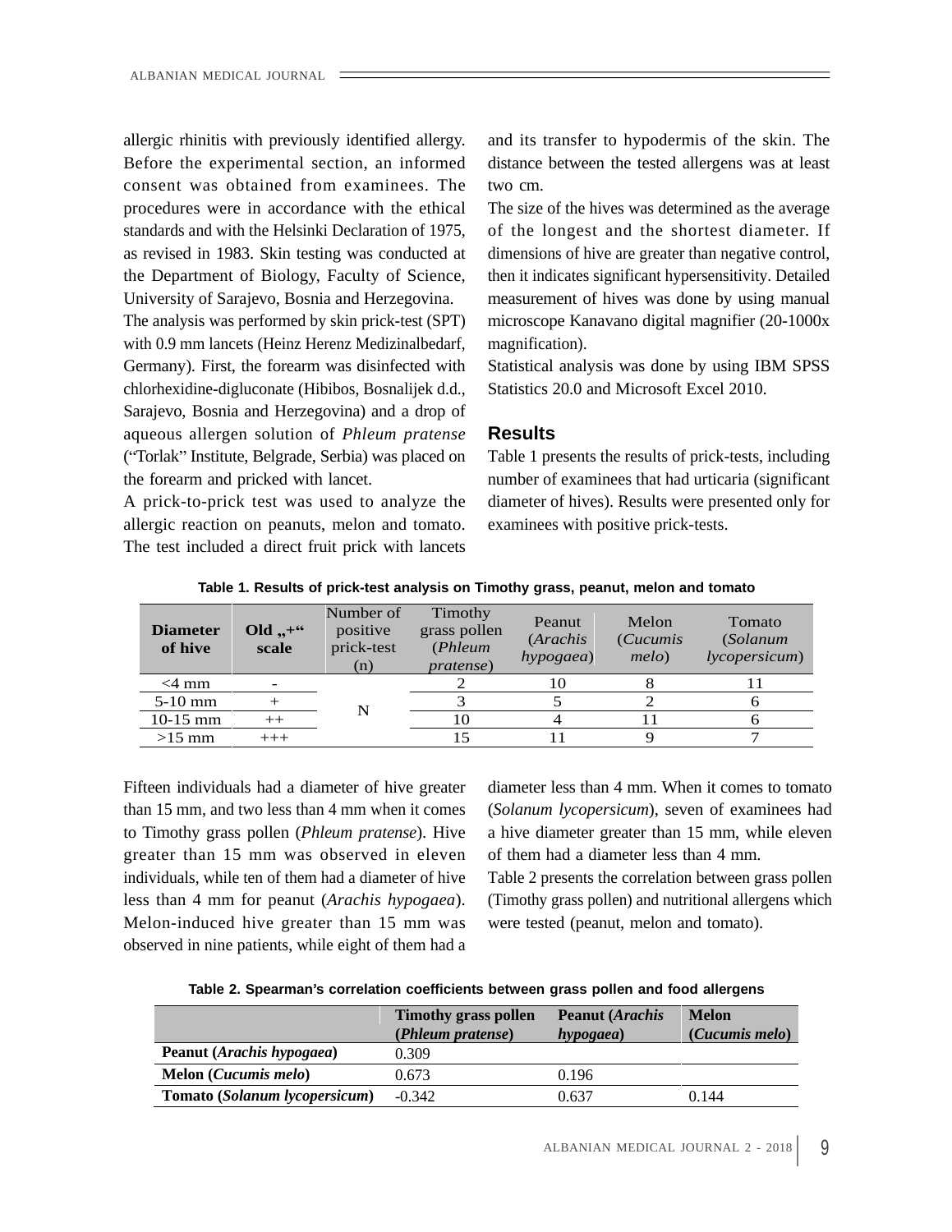The largest correlation was observed between hive Figure 1 presents melon-induced allergy on an while the presence of negative correlation was observed between Timothy grass pollen (*Phleum pratense*) and tomato (*Solanum lycopersicum*) (R= right picture. The largest correlation was observed between hive Figure 1 presents melon-induced allergy on an diameters (R=0.673) of Timothy grass pollen individual that was previously allergic to *Phleum* (*Phleum pratense*) and melon

diameters (R=0.673) of Timothy grass pollen individual that was previously allergic to *Phleum* (*Phleum pratense*) and melon (*Cucumis melo*), *pratense* pollen. Hive diameter was greater than 15 mm on the left picture. Hive diameter magnified  $40x$ with Kanavano digital magnifier is presented on the right picture.

**Figure 1. Melon induced hive (>15 mm) (left); hive magnified by Kanavano digital magnifier 40x (right)**



Allergy is an overactive response to a substance



**Discussion** cultivated as a hay and pasture grass. *Phleum* such as pollen, animal hair or some foods. Among have been shown to bind to IgE. A number of major allergic diseases, the most common are seasonal allergens have been detected (8). Most of the allergic rhinitis (pollen fever) and allergic rhinitis patients allergic to Timothy grass pollen could be during all year (caused by mites, house dust and diagnosed with a combination of recombinant Phl p spore mold). Frequently, allergic reactions to various 1, Phl p 2, Phl p 5, and profilin allergens isolated from food ingredients (food supplements, additives, *Phleum pratense* as stated by Laffer (9). In our preservatives, dietary colors) are most commonly research, 15 out of 30 patients had diameter of hive seen by skin symptoms, such as urticaria or allergic greater than 15 mm after skin prick test on *Phleum* dematitis (neurodermitis). Cross-reactivity is *pratense* which indicates high prevalence of grass observed in many people who suffer from allergic pollen allergies in examinees. As confirmed by Yman diseases. The reason for this cross-reaction is (10), extensive cross-reactivity among the different proteins, which are structurally similar among individual species could be expected, as wellas to different plants and foods, so the immune system a certain degree among members of the family cannot recognize the differences between them. Poaceae, in particular grasses belonging to the Antibodies that react to the "standard" allergen subfamily Pooideae: Rye grass, Canary grass, (pollen) react to completely different (food allergen) Meadow grass, Cocksfoot, Meadow Fescue, Velvet causing specific symptoms of allergy. grass, Redtop, Meadow Foxtail and Wild Rye grass. Timothy grass is native to Europe, North Africa and Phl p 4 protein of Timothy grass cross-reacts with Northern Asia, and has been introduced and widely Amb a 1, the major allergen of ragweed as*pratense* contains at least 28 antigens, of which 15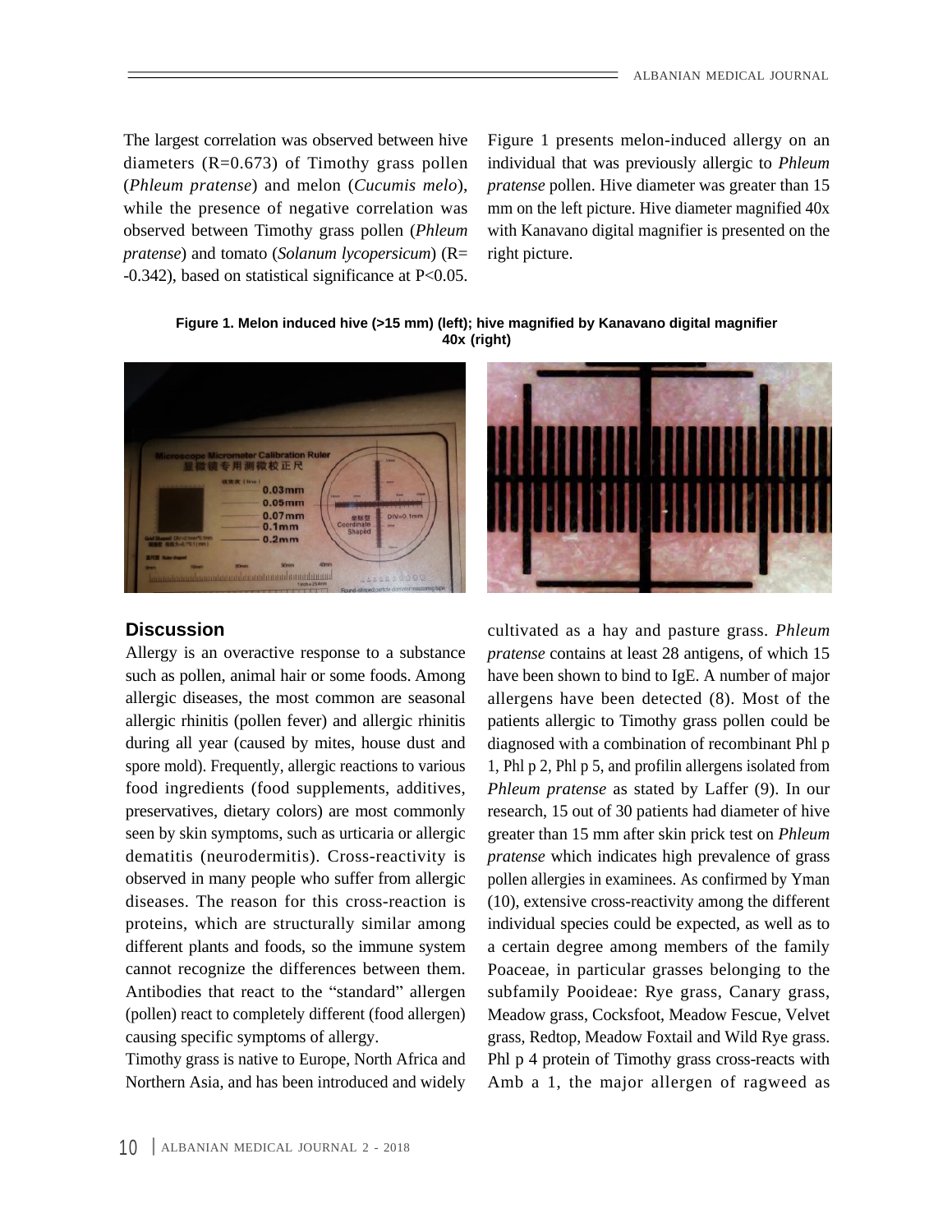extremely high sensitivity, while eleven of them had sensitizing panallergen in respiratory allergic patients moderate sensitivity on melon allergens. Similar in India. A considerably high frequency of positive research of cross-reactivity between grass pollen reactions to tomato (39.2%), peanut (22.5%), green and melon allergy were studied in 262 patients sensitized to pollen. Forty-four patients (16.7%) children with allergy to grass pollen according to one showed some allergic symptoms after testing with fruits and vegetables, melon being the food most detected in 33% of subjects with plant food allergy, frequently involved (24 patients) as confirmed by and was significantly associated with profilin Ortiz study (12). Profilins from melon are strong hypersensitivity (P<0.001) (22). These results sensitizers, but their biologic activity is often poor. showed some differences in comparison to our Eleven and four (out of 30) examinees in our study research, where 46% of examinees with grass showed extremely high and moderate sensitivity to pollen allergies showed extremely high sensitivity to peanut allergens after prick to prick test, respecti-<br>tomato allergens. vely. Significant cross-reactivity between the pollen of plane tree, hazelnut and banana fruit, and an **Conclusion** intermediate cross-reactivity with celery and peanut Understanding the spectrum of cross-reactive pollen observed that Ara h 8, a homolog of the major birch pollen allergen Bet v 1, and Ara h 5, a profilin, are pollen or in fruits and seeds, respectively (15-17). p 12, confirming cross-reactivity in one study (18). The simultaneous presence of IgE reactivity to tomato fruit and grass pollen allergens is evident in many patients with allergy and may be caused by cross-reactivity. IgE reactivity against both extracts was demonstrated in eight serum samples in epitopes exclusive to grass pollen and tomato have not been detected yet. It was observed that 38% of Indian patients had sensitization to both grass pollen and tomato fruit, of which 92% were

**Conflicts of interest:** None declared.

confirmed by study (11). sensitized to tomato profilin (20). This leads to the Our study showed that nine examinees had conclusion that tomato profilin is an important crosspea (13.7%), and wheat (11.7%) was observed in study (21). It was found that tomato allergy had been tomato allergens.

### **Conclusion**

is observed in previous studies (13,14). It was and food allergies in different populations is required mostly involved in pollen-associated food allergy, to tomato, melon and/or peanut fruit is known from while the peanut nsLTP Ara h 9 is involved in the studies in Europe, USA and Japan. However, there so-called nsLTP-syndrome due to the cross-are no reports of such studies in the Bosnian and reactivity with their homologs in birch and/or grass Herzegovinian population. Allergic cross-reactivity IgE reactivity to Ara h 5 coincided with profilins Phl Solanaceae families and grass pollens can have research of Petersen and colleagues (19). However, Bosnia and Herzegovina. It may be advantageous for a proper diagnosis and treatment. The association between grass pollen sensitization and allergy between foods from Cucurbitacae, Fabaceae and serious consequences, ranging from oral allergy syndrome to anaphylaxis. Recognition and assess ment of these syndromes is essential. The present study describes a preliminary investigation based on allergy simptoms and skin prick test in a study group of 30 pollen-induced allergic examinees in Sarajevo, to incorporate purified tomato profilins and other proteins specific to peanuts and melon in the routine SPT procedures for patients with respiratory allergy.